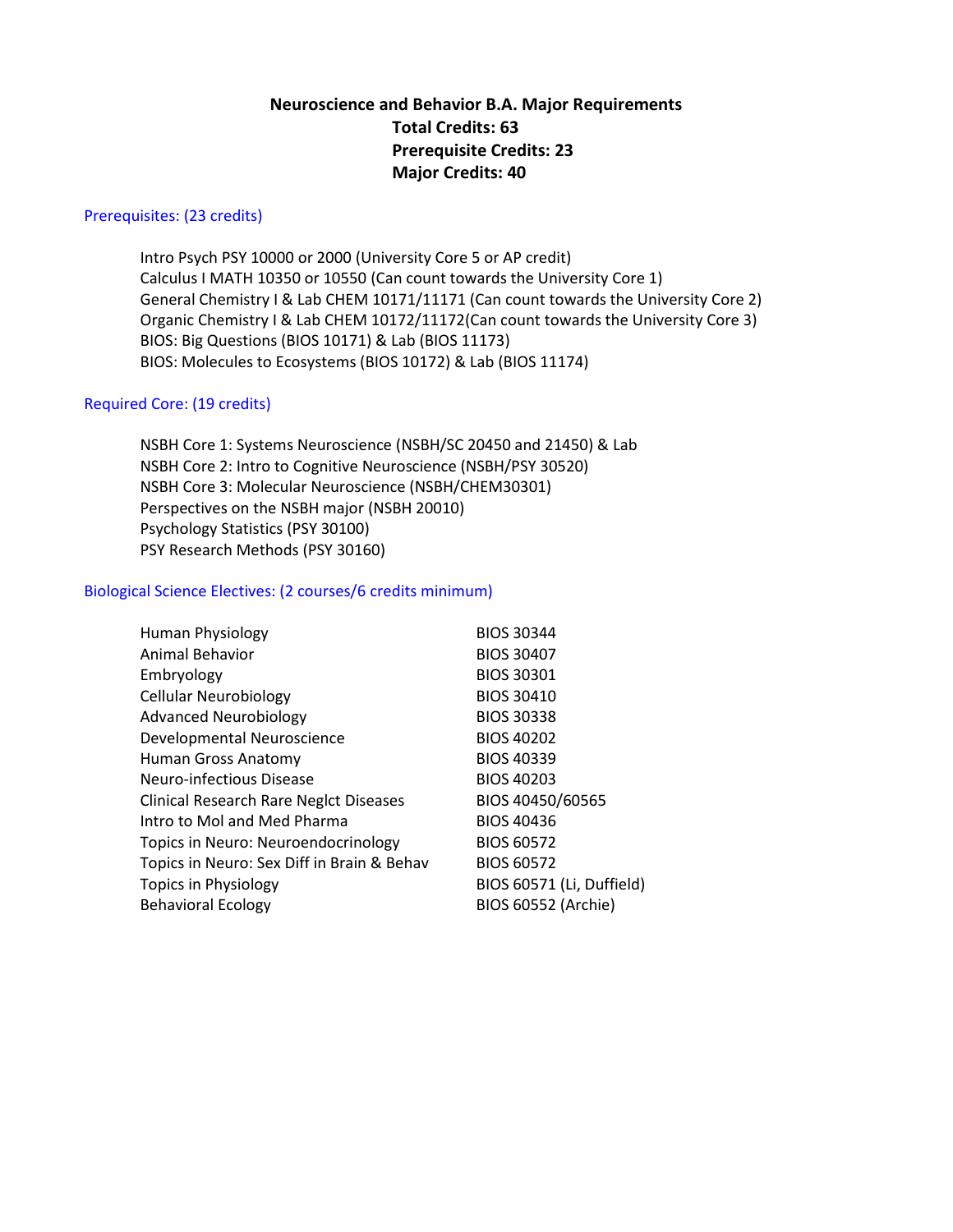# Psychological Science Electives: (2 courses/6 credits minimum)

| <b>Cognitive Psychology</b>        | PSY/NSBH 30400        |
|------------------------------------|-----------------------|
| Sensation perception               | <b>PSY/NSBH 30440</b> |
| Learning and Memory                | <b>PSY/NSBH 30430</b> |
| Abnormal psychology                | <b>PSY/NSBH 30310</b> |
| Adolescent development             | <b>PSY/NSBH 30220</b> |
| Developmental Psychology           | <b>PSY/NSBH 30200</b> |
| <b>Cognitive Aging</b>             | <b>PSY/NSBH 33528</b> |
| Neurodevelopmental disorders: ADHD | <b>PSY/NSBH 43451</b> |
| The sleeping brain                 | <b>PSY/NSBH 43562</b> |
| Intro to quant neuroscience        | <b>PSY/NSBH 40126</b> |
| Food and the Brain                 | <b>PSY/NSBH 43357</b> |
| Cognition & Emotion                | <b>PSY/NSBH 43308</b> |
| Language Development               | PSY/NSBH 43251        |
| <b>Mental Health and Aging</b>     | <b>PSY/NSBH 43230</b> |
| <b>Cognitive Development</b>       | <b>PSY/NSBH 43250</b> |

### Additional Elective Requirements: (3 courses/9 credits minimum)

Free choice among bio and psych electives already listed above as well as additional coursework opportunities in other departments. Up to 6 credits of undergrad research w/approved faculty advisers can be earned toward Additional Electives.

| <b>Fundamentals of Bio Anthropology</b>              | <b>ANTH 20201</b>                       |
|------------------------------------------------------|-----------------------------------------|
| Human Ethology                                       | ANTH 20105 (Hum. Kind Unpl. ANTH 10209) |
| <b>Advanced Human Ethology</b>                       | <b>ANTH 43310</b>                       |
| Primate Behavior & Ecology                           | <b>ANTH 35110</b>                       |
| <b>Evolution/Med Perspectives Fatherhood</b>         | <b>ANTH 40120</b>                       |
| Infancy: History, Development, Evolution             | <b>ANTH 30190</b>                       |
| <b>Computational &amp; Mathematical Neuroscience</b> | ACMS 40740                              |
| <b>Artificial Neural Networks</b>                    | ACMS 4XXXX                              |
| Neuropharmacology                                    | CHEM/NSBH 40404                         |
| Chemistry in Service of Community                    | <b>CHEM 30331</b>                       |
| Brain Health Comm-Eng Research                       | <b>CSC/NSBH 45000</b>                   |
| <b>Physics of Cells</b>                              | <b>PHYS 50401</b>                       |
| Philosophy of Mind                                   | <b>PHIL 43901</b>                       |
| Minds, Brains, Persons                               | <b>PHIL 20208</b>                       |
| <b>Summer Service Learning Program:</b>              |                                         |
| <b>Plasticity and Compassion</b>                     | <b>CSC/NSBH 33939</b>                   |